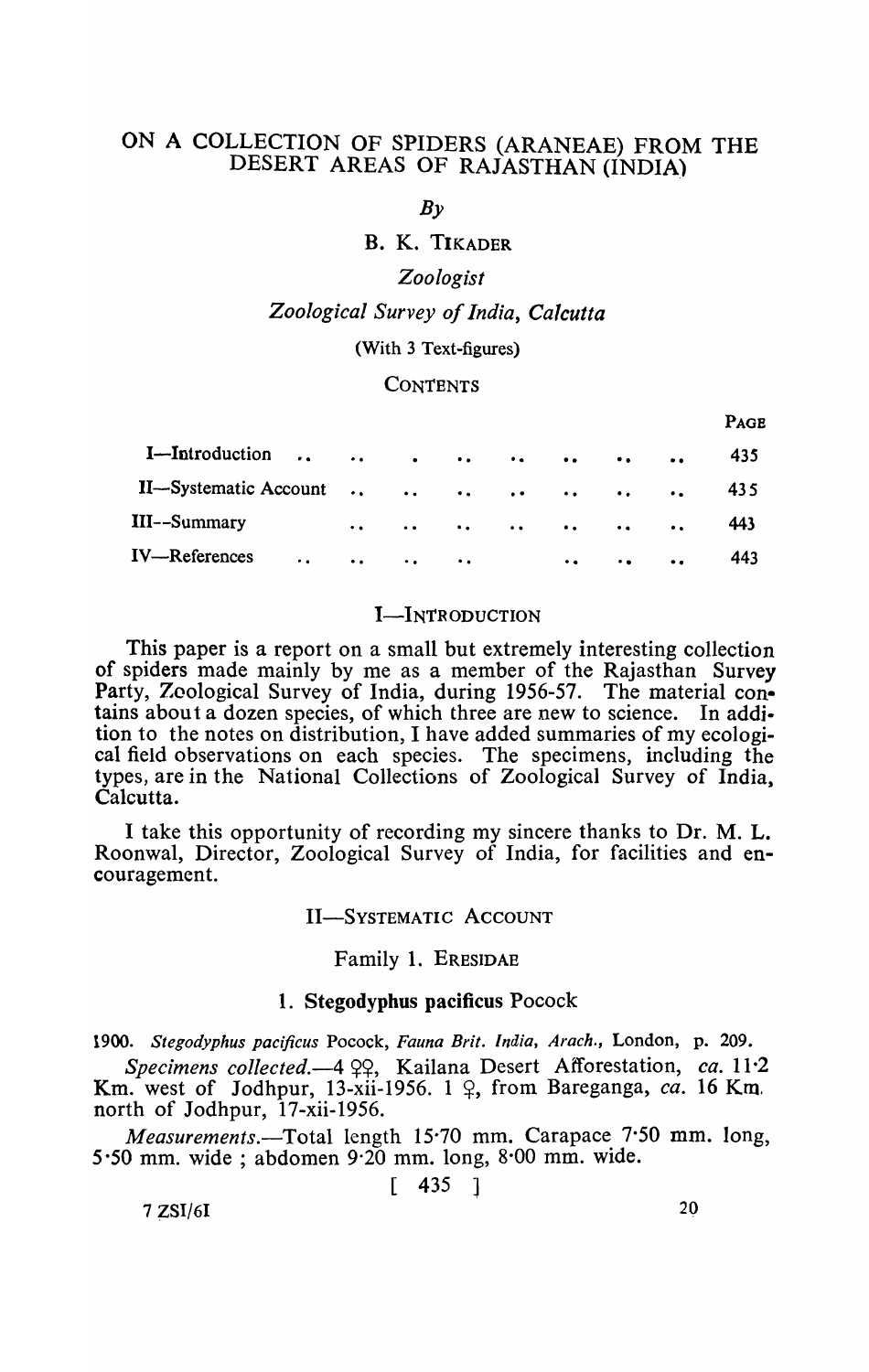*Field* notes.-This species lives on bushes of *Zizyphus* and *Acacia*  sp., where they spin a large sheet-like web, with a tubular retreat. The spider lives alone, unlike S. *sarasinorum.* After cutting the tubular retreat, I found the dead mother spider partially eaten by young ones. The number of young ones in the nest was about one hundred. Another specimen was collected with a cocoon. November and December appear  $t_0$  be the breeding time.

*Distribution.-INDIA* : Western India; Eastern Khandesh; Poona.

## Family 2. L YCOSIDAE

## 2. Hippasa pisaurina Pocock

*1900. Hippasa pisaurina* Pocock, *Fauna Brit. India, Arach.,* London, p. 150.

**Specimens** collected. $-1$   $\varphi$  and 1  $\varphi$ , from Merta City, 13-xii-1956 15  $Q$  2 and 5  $\sigma$   $\sigma$ , from Dungar College compound, Bikaner, 6-i-1957

*Measurements.*—Total length 12.50 mm. Carapace 5.50 mm. long,  $\triangleleft$  00 mm, wide; abdomen 7.00 mm. long, 4.80 mm. wide.

*Field notes*.—This species lives on the ground, where it spins a sheetlike web on the surface of grass, with a tubular retreat. The spider rests on the upper surface of the sheet. When disturbed it takes shelter inside the tubular retreat.

*Distribution.-INDIA* : East Khandesh ; Poona ; Bangalore; Western India.

## 3. Lycosa birmanica (Simon)

1884. Pardosa birmanica Simon, Ann. Mus. Stor. Nat. Genova, Genova, 20, p. 333. *(Type-locality:* Minhla, Lower Burma.)

*Specimens collected.*—10  $\varphi \varphi$ , 5  $\varphi$   $\varphi$ , from Kailana tank, *ca.* 8 Km. west of Jodhpur, 14-xii-1956. 20  $\varphi$   $\varphi$ ,  $\vec{5}$   $\vec{\sigma}$   $\vec{\sigma}$ , from Bareganga, *ca.* 16 Km. north of Jodhpur, 20-xii-1956.

*Measurements.*-Total length 5.00 mm. Carapace 2.70 mm. long,  $200$  mm. wide; abdomen  $2.50$  mm. long,  $1.50$  mm. wide.

*Distribution.-INDIA* : Western India, Bombay; Mysore ; Bangalore ; U. P.; Nagpur; Bengal. Also CEYLON and BURMA.

## 4. Lycosa punctipes Gravely

*1924. Lycosa punctipes* Gravely, *Rec. Indian Mus.,* Calcutta, 26, p. 603. *(Type-locality:* Bangalore.)

*Specimens collected.* $-2 \nsubseteq \mathbb{Q}$ , Merta city, 26-xii-1956.

*Measurements.*—Total length 5.60 mm. Carapace 3.00 mm. long, 1.60 mm. wide ; abdomen  $2.60$  mm. long,  $1.70$  mm. wide.

*field notes.-Lycosa birmanica* and *L. punctipes* occur on damp soil mainly near the edges of tanks and lakes. They are very fast runners. L. *birmanica* also runs over the surface of water.

*Distribution.*--INDIA : Western India; Bangalore; Lucknow; Bihar; Bengal..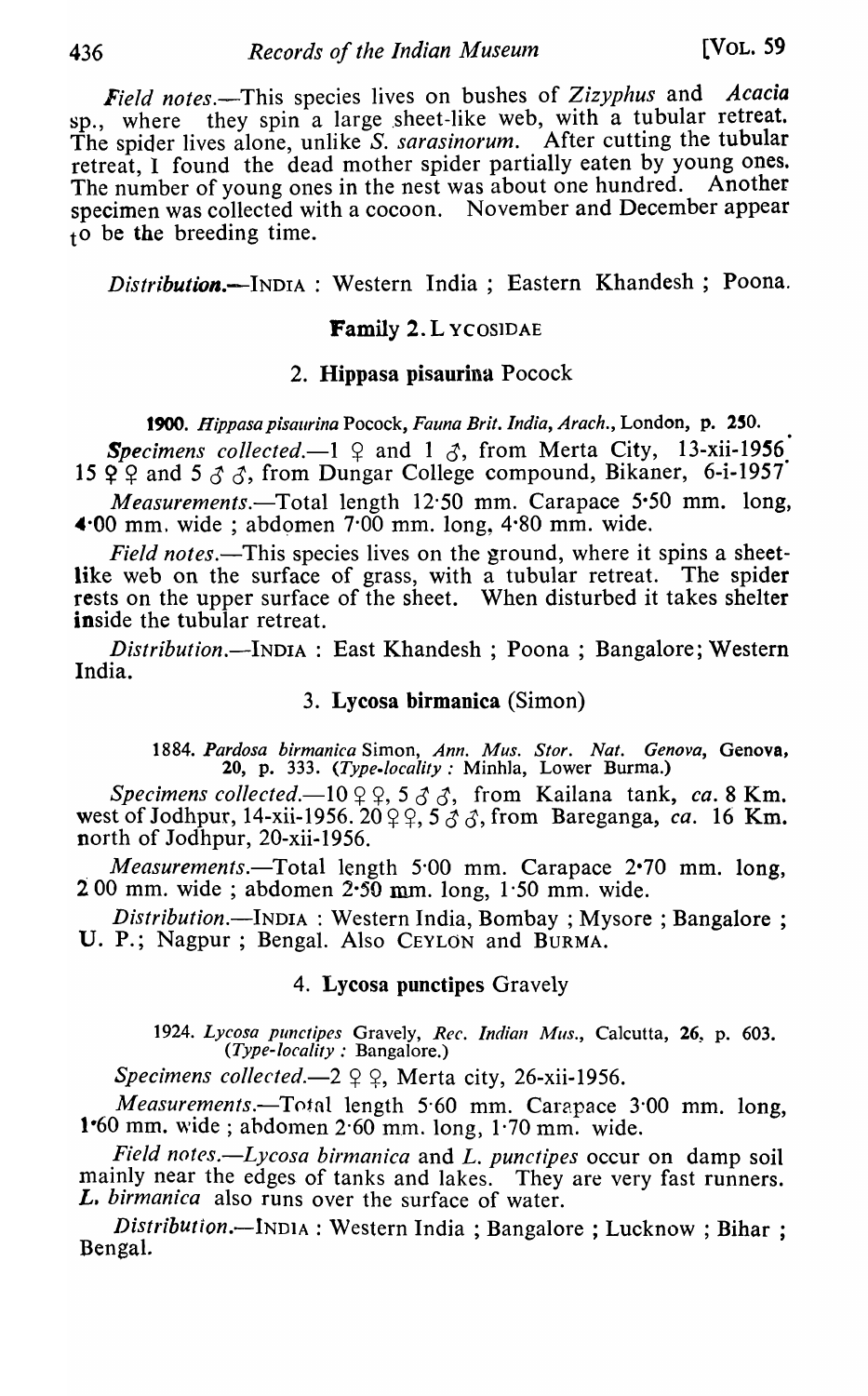#### Family 3. PHOLCIDAE

### 5. Artema atlenta Walckenaer

1837. Artema atlenta Walckenaer, Apteres, 1, p. 656.

*Specimens collected.*—1  $\varphi$  Merta City, 27-xii-1956. 6  $\varphi \varphi$ , Jorebir; *ca.* 16 Km. south-east of Bikaner, l1-i-1957.

*Measurements.*-Total length 6.10 mm. Carapace 2.60 mm. long, 2.50 mm. wide; abdomen  $3.50$  mm. long,  $2.50$  mm. wide.

*Field notes.-See* under *Crossopriza /yoni* below.

*Distribution.*--INDIA : Western India; Travancore; Meerut; Poona; Punjab. Also BURMA (Tharrawady).

### 6. Crossopriza Jyoni (Blackwall)

*1867. Pholcus lyoni* Blackwall, *Ann.* Afag. *nat. Hist.,* London, 19(3), p\_ 302. *Specimens collected.*-5  $99$ , Mandore, *ca.* 11 Km. north of Jodhpur, 12-xii-1956. 16 9 9, Bhagat-ki-kuthi, *ca.* 7 Km. south-west of Jodhpur, 21-xii-1956.

*Measurements.-Total* length 4'60 mm. Carapace 1'60 mm, long,  $2.00$  mm. wide; abdomen  $3.00$  mm. long,  $2.50$  mm. wide.

*Field notes.—Crossopriza lyoni* is a common house spider. It spins an extremely fine but irregular cobweb from which it lies suspended upside down. It prefers dark, old and abandoned houses. No cocoon is made but eggs are glued together and carried in the chelicerae of the mother till they hatch. *Artema atlenta* often occurs in the same situations and has habits similar to *C. lyoni*, but is larger and stronger, so that it often kills the latter and occupies its web. Both the species are nocturnal.

*Distribution.-INDIA* : Western India; Madras; Meerut; Allahabad; Punjab. Also BURMA.

Family 4. ARGIOPIDAE

#### 7. Arigope arcuata Simon

1884. *Arigope arcuata* Simon, *Ann. Mus. Stor. Nat. Genova*, Genova, 20, p. 343. *(Type-locality:* Burma.)

*Specimens collected.*-2  $9 \,$ 9, Jamsar roadside, *ca.* 17'5 Km. north of Bikaner, 10-i-1957.

*Measurements.-Total* length 11·70 mm. Carapace 3'30 mm. long, 2-90 mm. wide; abdomen 8'30 mm. long, 5'40 mm. wide.

*Field notes.--Arigope arcuata* makes its web very nicely. The web is often suspended between adjoining branches of lowgrowing plants and is large and orb-shaped, with very characteristic four white zigzag lines marking a cross "X" in the centre of the web. These white lines serve as supports for the legs. The web is spun vertically and the spider hangs vertically head downward.

*Distribution.-INDIA* : Western India; South India. Also BURMA and ARABIA.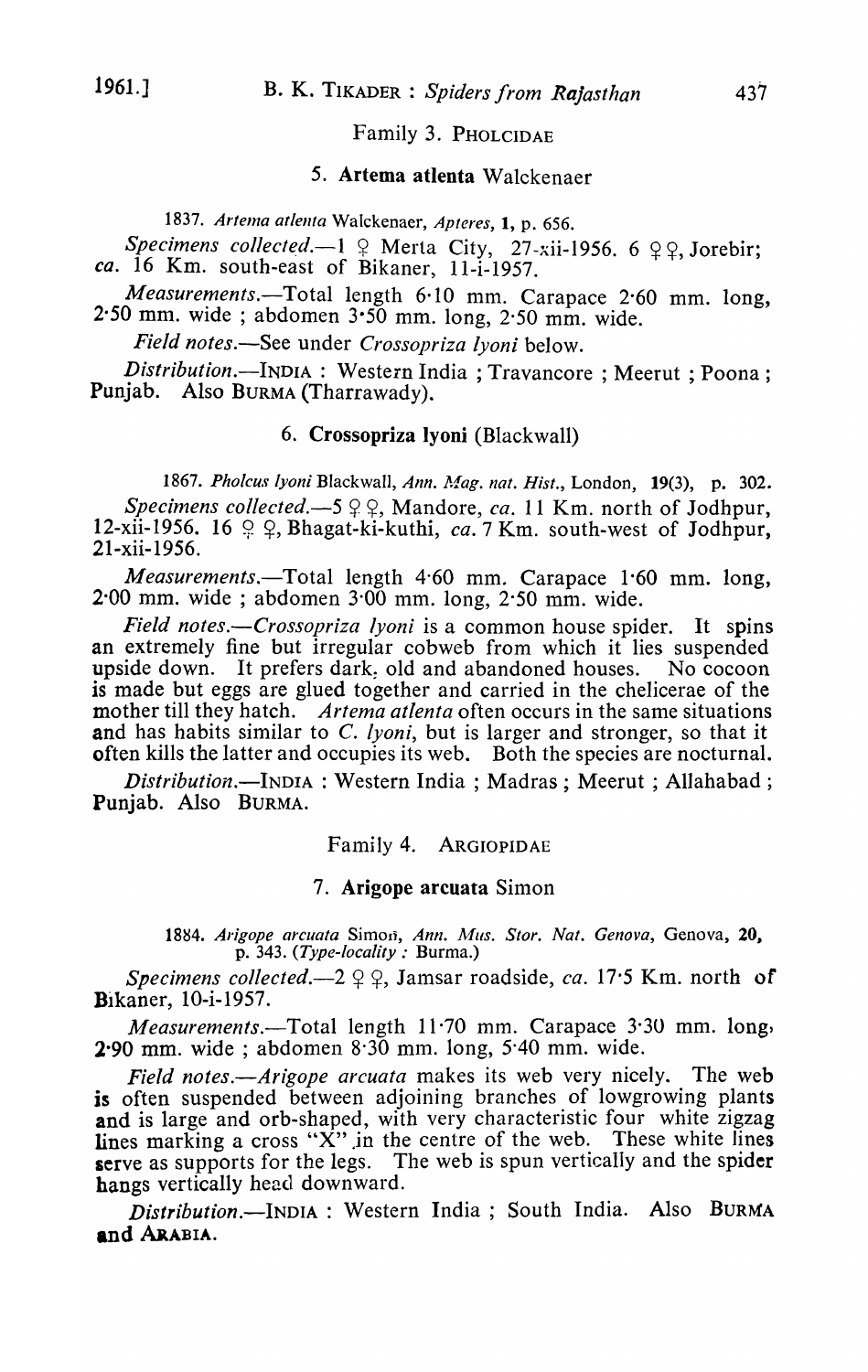#### 8. Cyrtophora citricola (Forskål)

*1775. Aranea eltrieola* Forskal, *Deseript. Animalium,* p. 86.

 $Spec$ *imens collected.*—10  $\varphi$   $\varphi$ , Merta City, 26-xii-1956.

*Measurements.*-Total length 6.80 mm. Carapace 3.00 mm. long,  $2.20$  mm. wide; abdomen  $4.30$  mm. long,  $3.10$  mm. wide.

*Field notes.*—This species spins a very fine web which is roughly conical but may have several stages below the dome. The web commonly hangs under bushes of *Zizyphus* sp. The spider hangs downwards at the apex of the inverted bowl of the web. The webs are placed together to form a colony on a single bush.

*Distribution.*--INDIA : Western India; Bangalore; Chingleput; Kanara ; Punjab. Also BURMA, CEYLON, AUSTRALIA, MADAGASCAR, AFRICA and SOUTH EUROPE.

#### 9. Araneus nauticus Koch

*1875. Araneus nautleus* Koch, *A egypt. Abyssin. Araeh.,* p. 17.

*Specimens collected.*-1 <del>2</del>, Kailana tank, *ca.* 8 Km. west of Jodhpur, 14-xii-1956.

*Measurements.-Total* length 5.50 mm. Carapace 2'60 mm. long,  $2.30$  mm. wide; abdomen  $3.40$  mm. long,  $3.50$  mm. wide.

*Distribution.-INDIA* : Western India; Poona ; Eastern Khandesh ; Darjeeling. Also PAKISTAN and BURMA.

## 10. Tetragnatha mandibulata Walckenaer

*1873. Tetragnatha mandibulata* Walckenaer, *Hisl. Nat. des. Inst.,* 2, p. 211.

*Specimens collected.*-8 9 9, 7 3 3, Kailana tank, *ca.* 8 Km. west of Jodhpur, 14-xii-1956.

*Measurements.-Total* length 8·40 mm. Carapace 2·00 mm. long, 1·50 mm. wide; abdomen 6'70 mm. long, 3·20 mm. wide.

*Field notes.-These* spiders were collected from twigs of *Acacia arabica* overhanging a tank. The spiders rest by day with their legs stretched out before and behind and are only active at night. They spin large orb-webs at sundown among grasses and other foliage usually in the vicinity of water.

*Distribution.*--INDIA : Western India; Bengal; Nicobar Islands. Also BURMA -and the AUSTRO-MALAYSIA.

### Family 5. GNAPHOSIDAE

## Genus Gnaphosa Latreille

## 11. Gnapbosa kailana sp. nov.

*Material.*-1 9, Kailana Desert Afforestation, *ca.* 11.2 Km. west of Jodhpur, 13-xii-1956. 19, Nagaur, Merta Dist, 26-xii-1956. 19, Lallgarh, Bikaner, 8-i-1957. All colI. B. K. *Tikader.* 

*Description.-General* : Cephalothorax brown, legs and clypeus lighter than cephalothorax; abdomen dirty white. Total length 8.30 mm., carapace 2-90 mm. long, 2·20 mm. wide; abdomen 5'30 mm. long,  $3.30$  mm. wide.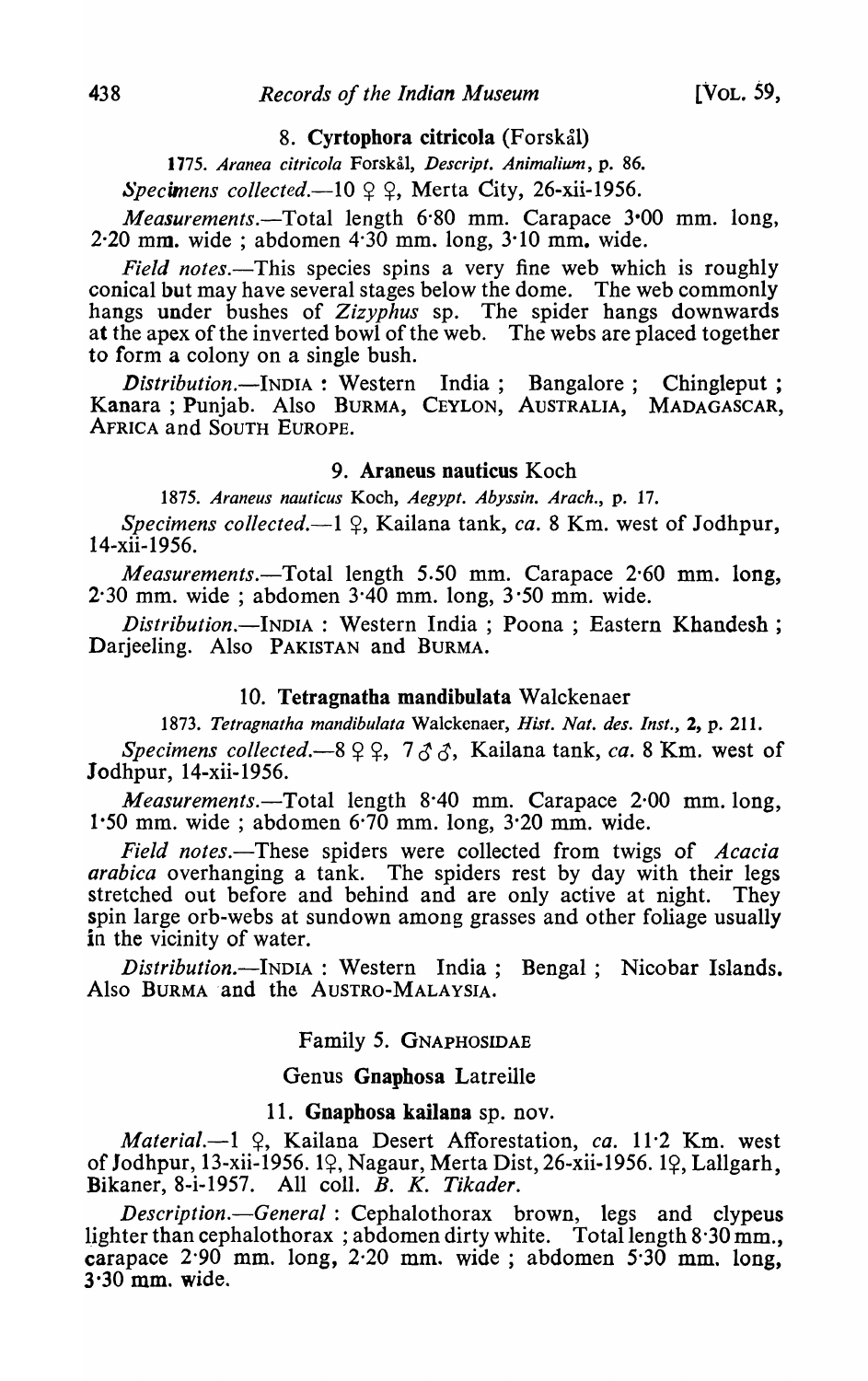*Cephalothorax.-Heart-shaped,* relatively broad in front, convex with a fovea, clothed with spine-like hairs and a brown narrow line encircling almost the entire border of cephalothorax, the tufts of dark brownish hairs, three on each side. Eyes viewed from front : anterior row of eyes slightly procurved ; anterior median eyes slightly smaller and darker than the anterior laterals ; the posterior row recurved and longer than the anterior row, posterior medians white, with irregular outline, slightly larger than the laterals and further away from each other than from laterals. Clypeus narrow, Inargin bearing spines, directed



TEXT-FIG. 1.—*Gnaphosa kailana* sp. nov. Female. *Holotype. (a)*. Dorsal view of whole body. (b). Right chelicera. (c). Maxillae and labium. chelicera. (c). Maxillae and labium.  $(d)$ . Spinners.

forward. Sternum oval, pointed behind, densely clothed with spinyhairs. Labium, maxillae and chelicerae. Text-fig. 1, b, c. Legs long. stout, with spiny-hairs and strong spines interspersed, I and IV legs longer than others, tibia I with two pairs of ventral spines and a single spine in between the former, metatarsi I and II with two pairs of ventral spines. Scopulae extend upto the base of metatarsi I and II.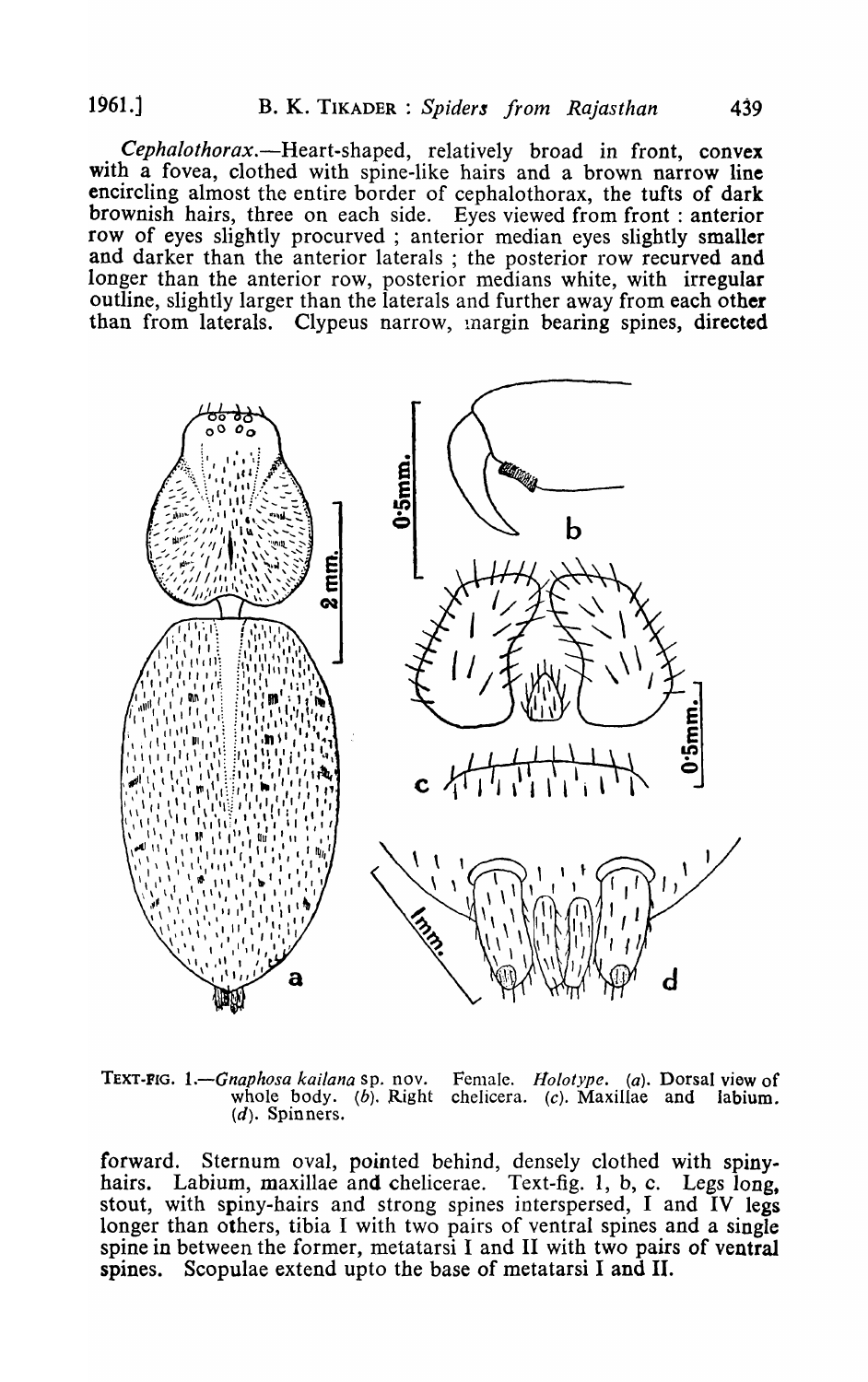*Abdomen.-Elliptical,* covered with hairs, a dagger-shaped line more white than the ground colour of abdomen, this line extends from the base of the anterior mid-dorsal to the middle of abdomen; several irregular tufts of dark brown hairs on the abdomen. Ventral surface uniform less white than dorsal side, clothed with hairs. Spinners Text-fig. Id.

*Type-specimens.-Holotype:* I female, Z. S. I. Reg. 'No. 2490/18, *Paratypes* : 2 females, Z. S. I. Reg. No. 2491/18.

*Type-locality.-Kailana* Desert Afforestation, *ca.* 11·2 Km. west of Jodhpur, Rajasthan, India.

*Geographical distribution.-INDIA* : Western Rajasthan: Near Jodhpur; Merta city, Dist. Nagaur ; Bikaner.

*Comparison.-This* species resembles *Gnaphosa occidentalis* Simon but is separated as follows.—(i) Cephalothorax brown and three tufts of dark brownish hairs on each side (in G. *occidentalis* cephalothorax uniform dark brown). (ii) Abdomen dirty white, several irregular tufts of dark brown hairs on the dorsum (in G. *occidentalis* abdomen uniform dark brown).

### Genus Scotophaeus Simon

#### 12. Scotophaeus rajasthanus sp. nov.

*Material.*-1  $\Omega$ , Merta *rity*, Dist. Nagaur, 27-xii-1956, coll. *B. K. Tikader.* 

*Description.-General* : Cephalothorax, legs and clypeus brown; abdomen dark brown. Total length 6·60 mm. ; carapace 2·30 mm. long, 1·90 mm. wide; abdomen 3·90 mm. long, 2·20 mm. wide.

*Cephalothorax.-Narrowed* in front, convex, with a conspicuous fovea, clothed with fine hairs. Eyes viewed from front: anterior row slightly procurved ; anterior medians considerably larger than the laterals and black. Posterior row slightly longer than the anterior row and procurved ; eyes posterior row more or less equal and equidistant of each other, the posterior median white, the two laterals moderately dark. Clypeus narrow. Sternum oval, slightly pointed behind, clothed with hairs. Labium triangular and almost contiguous with the maxillae. Text-fig. 2b. Chelicerae vertical, margin without tooth. Legs long, spined, IV legs longer than others. Scopulae extend upto the base of metatarsi I and II.

Abdomen.-More or less elliptical, narrowed behind, clothed with fine pubescence, mid-anteriorly with an obscure white patch; ventral surface darker than the dorsal, with small widely placed white dots.

*Type-specimen.-Holotype.:* 1 female, Z. S. I. Reg. No. 2492/18. *Type-locality.-Merta* city, Dist. Nagaur, Rajasthan, India. *Geographical distribution.*—*Known only from the type-locality.* 

*Comparisons.*—This species resembles *Scotophaeus blackwalli* (Thorell) but is separated as follows.—(i) Cephalothorax brown (in S. *blackwalli* cephalothorax light to deep reddish-brown). (ii) Chelicerae vertical,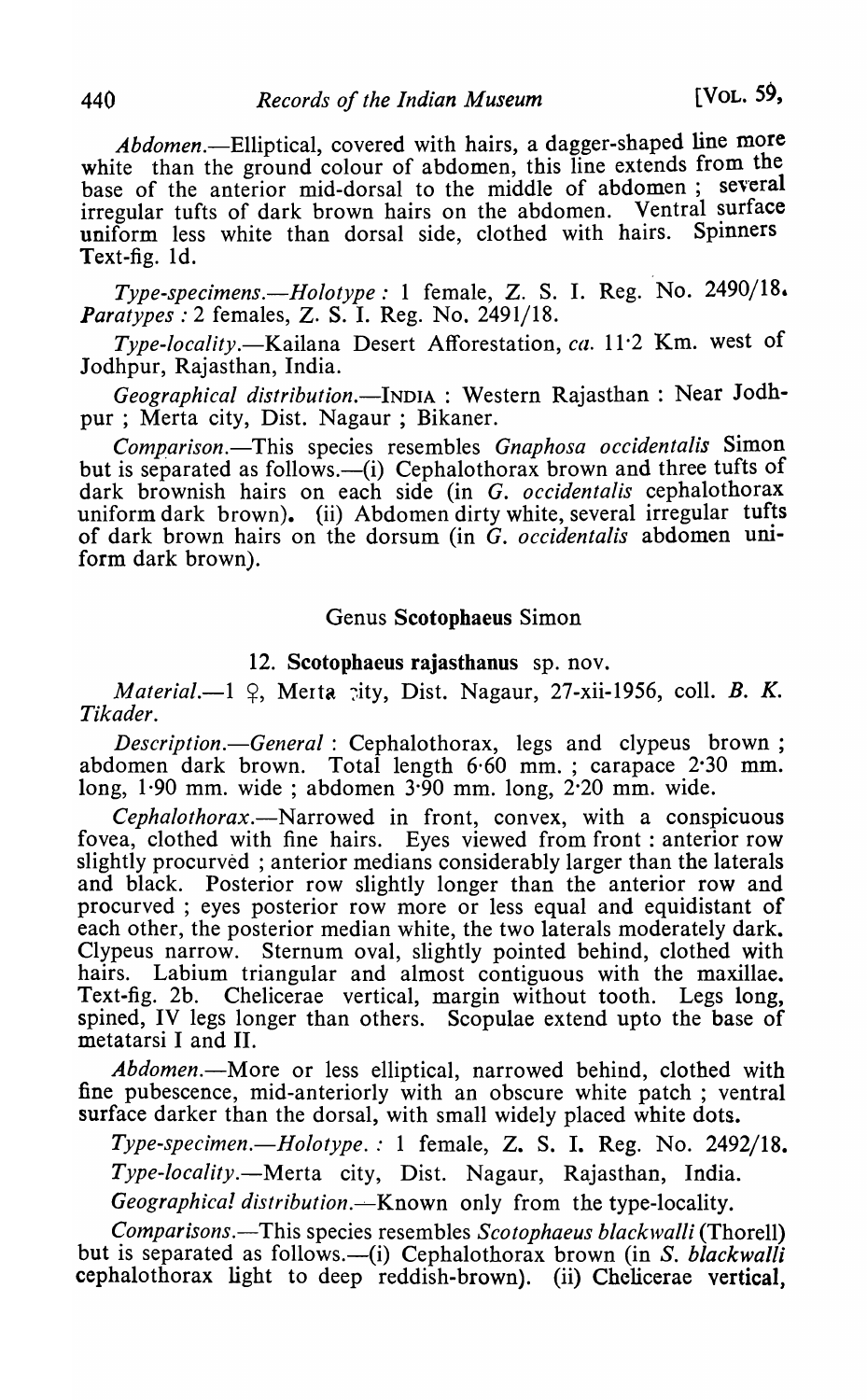margin without tooth (in S. blackwalli chelicerae vertical, outer margin with three teeth and inner with one).



TEXT-FIG. *2.-Scotophaeus rajasthanlls* sp. nov. Female. Holotype *(a).* Dorsa view of whole body. (b). Maxillae and labium. (c). Spinners.

Family 6. THOMISIDAE

Genus Thanatus Koch

13. Thanatus lanceoletus sp. nov.

*Material.*-2  $9$   $9$ , Bikaner town, 12-i-1957, coll. B. K. Tikader.

*Descripfion.-General* : Cephalothorax and abdomen dirty-white; eyes black, legs concolorous with cephalothorax ; clypeus white. Total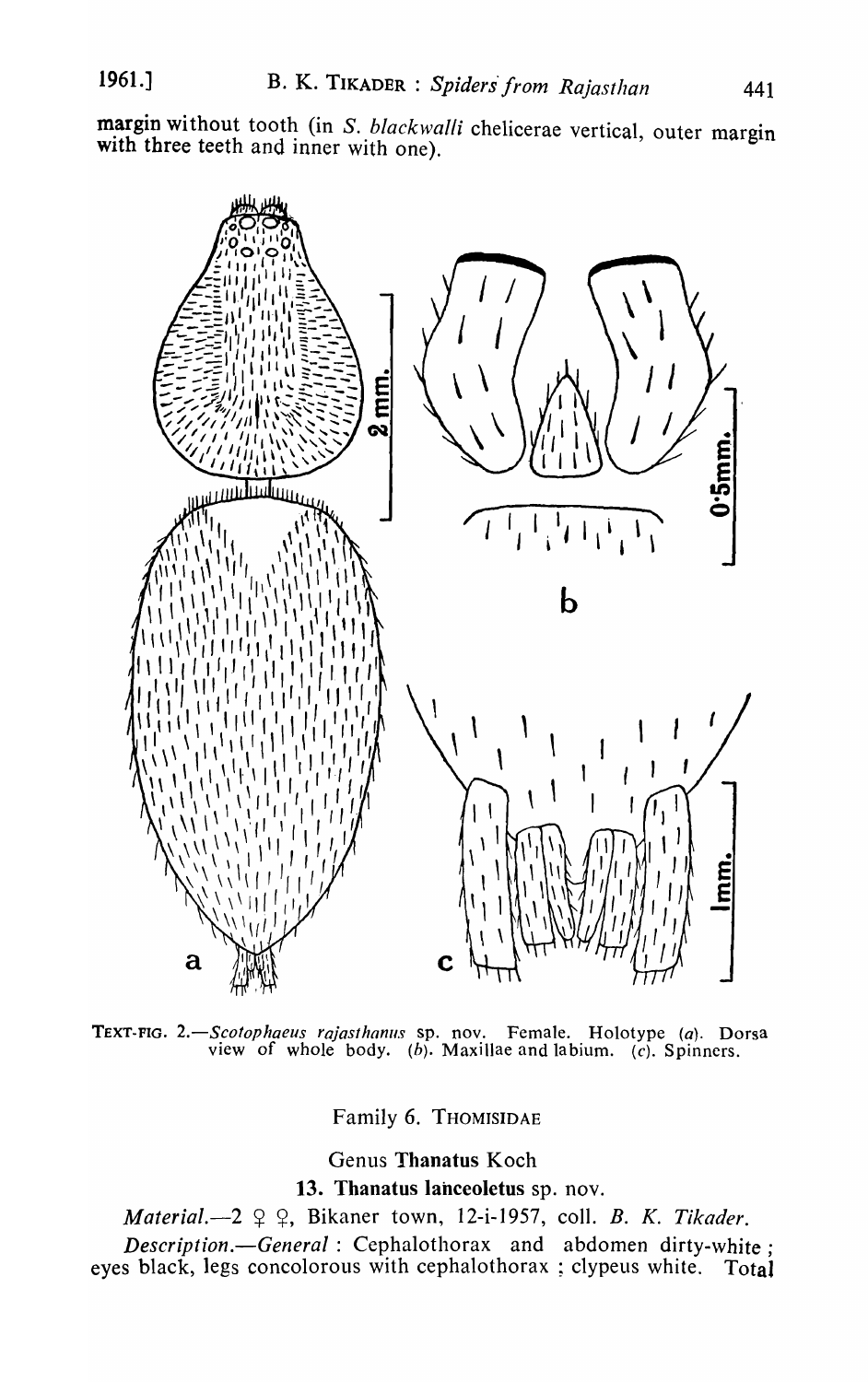length 6'40 mm. ; carapace 1'60 mm. long, I-SO mm. wide; abdomen 3-20 mm. long, 2'20 mm. wide.

*Cephalothorax.-Broader* behind, narrowing in front, clothed with hairs and scanty spines; a pale band encircles almost the entire margin



TEXT-FIG. 3.-Thanatus lanceoletus sp. nov. Female. Holotype. (a). Dorsal view of whole body.  $(b)$ . Epigynum.

of cephalothorax and two oblong dark brown broad patches sub-laterally\_ Eyes black, two rows, both recurved, but the posterior row longer, both the rows form a crescent-shaped area. Clypeus long, margin with five